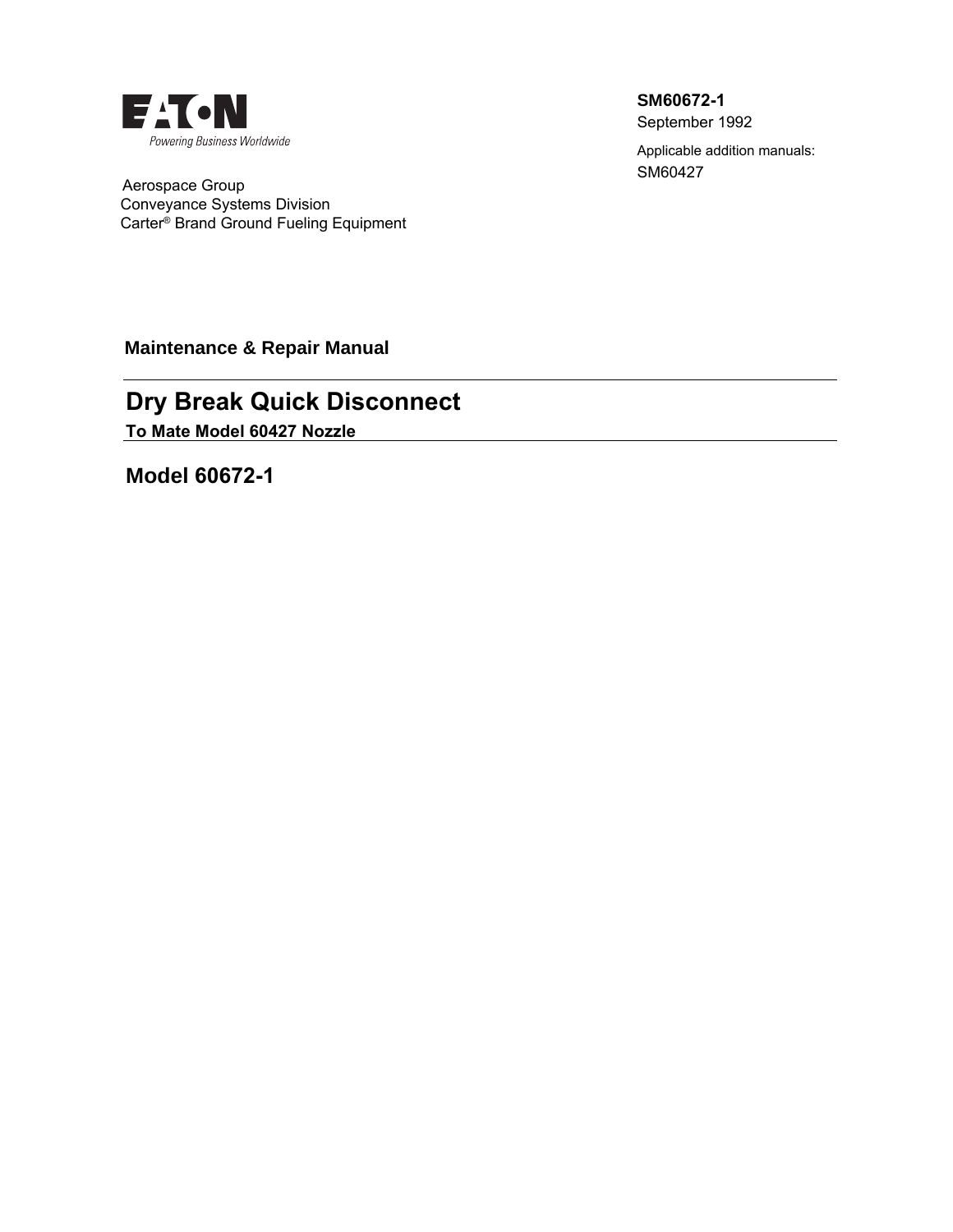Page

# **TABLE OF CONTENTS**

#### $1.0$  $2.0$  $3.0$  $4.0$  $5.0$  $6.0$  $7.0$  $8.0$ 9.0

3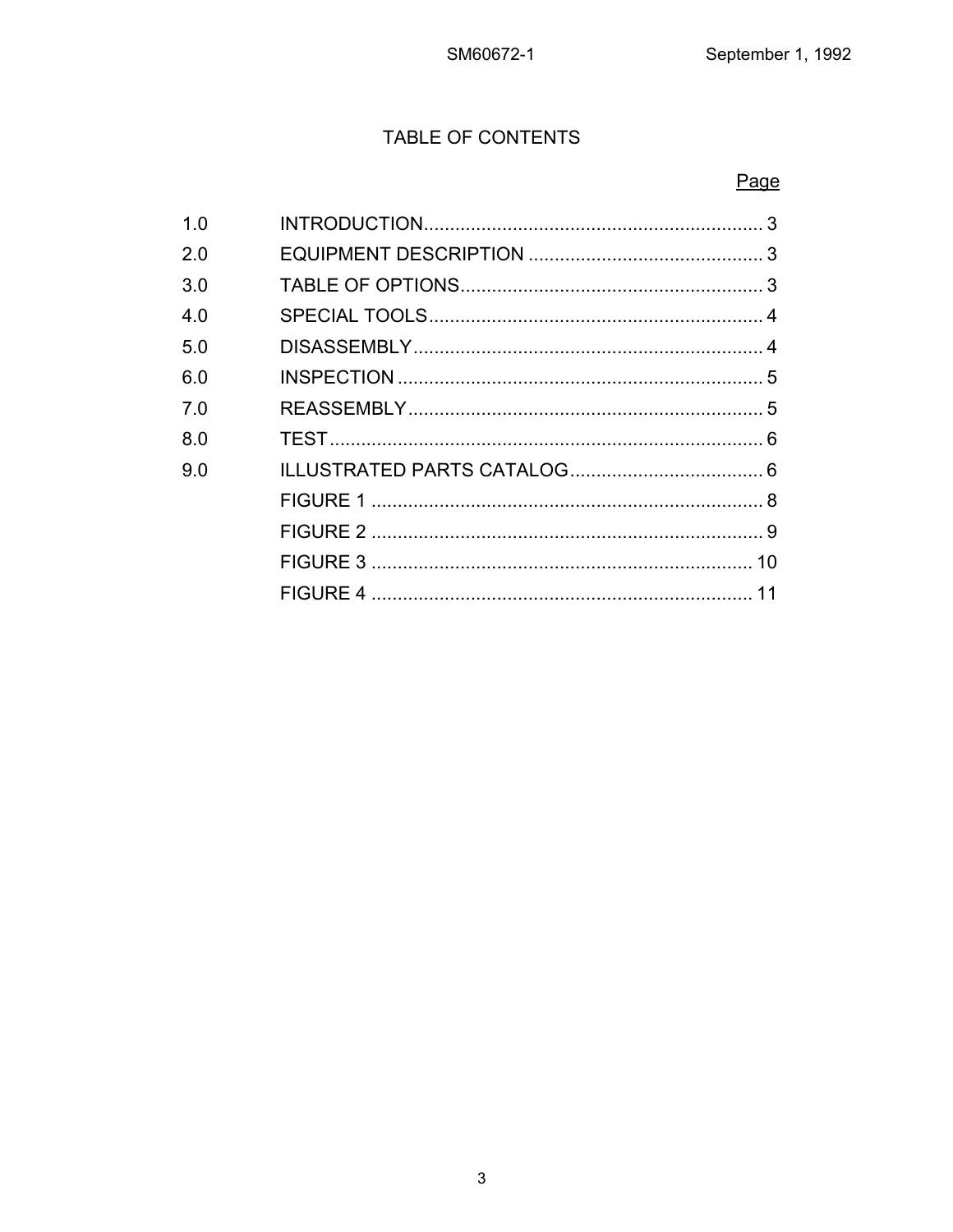### **MAINTENANCE, OVERHAUL & TEST INSTRUCTIONS CARTER PART NUMBER 60672-1 QUICK DISCONNECT**

#### 1.0 INTRODUCTION

This manual furnishes detailed instructions covering the maintenance and overhaul of Carter Part Number 60672-1, Dry Break Quick Disconnect.

The 60672-1 Dry Break Disconnect was made in many variations of inlet configurations. They were obtained by procuring different option letters appended as suffixes to the basic model number, 60672-1. Each of these variations corresponded to a different "option" letter on the 60427 Nozzle when procured as a part of the nozzle. Refer to

#### 2.0 EQUIPMENT DESCRIPTION

The Carter Part Number 60672-1 Dry Break Disconnect is designed to be used as a part of Carter's 60427 Nozzle, to provide connection to various sizes and types of hose fittings and to provide a

#### 3.0 TABLE OF OPTIONS

The Unit was available with various inlet thread sizes and types as shown below. The corresponding options to the 60427 Nozzle used to obtain it as a part of the nozzle are also shown. The addition of the new 61154 Dry Break Disconnect to the 60427 Nozzle affects the part numbering system. See Bulletin 60427 for further information or contact your

| <b>Part Number</b> | <b>Description</b>            | <b>Nozzle</b><br><b>Option</b> |
|--------------------|-------------------------------|--------------------------------|
| 60672-1H           | 2 $\frac{1}{2}$ NPT Inlet Thd | XX.                            |
| 60672-1K           | 2 1/2" BSPP Inlet Thd         | YY                             |
| 60672-1L           | 3" NPT Inlet Thd              | VV                             |
| 60672-1M           | 3" BSPP Inlet Thd             | ww                             |
| 60672-1N           | 2" BSPP Inlet Thd             | UU                             |
| 60672-1P           | 2" NPT Inlet Thd              | ТT                             |
|                    |                               |                                |

paragraph 3.0 for a detailed explanation of the various options.

The 60672-1 Model Dry Break Disconnect has been superseded in production by an improved unit under part number 61154 with various options to obtain different configurations. See your Carter distributor for additional information. Spare part support for all seals and internal parts will continue. Many of the internal parts are identical to those used in the newer version.

quick means of disconnecting the nozzle from the hose for inspection of the screen utilized therein. The outlet adapter that mates the nozzle is also the male half of the disconnect.

Carter distributor. **The male half adapter connection to the female half of the 60672-1 series units is not interchangeable with the corresponding items of the new 61154. Hence if it is necessary to replace the major housing or male adapter, it may be necessary or more economical to procure a 61154.**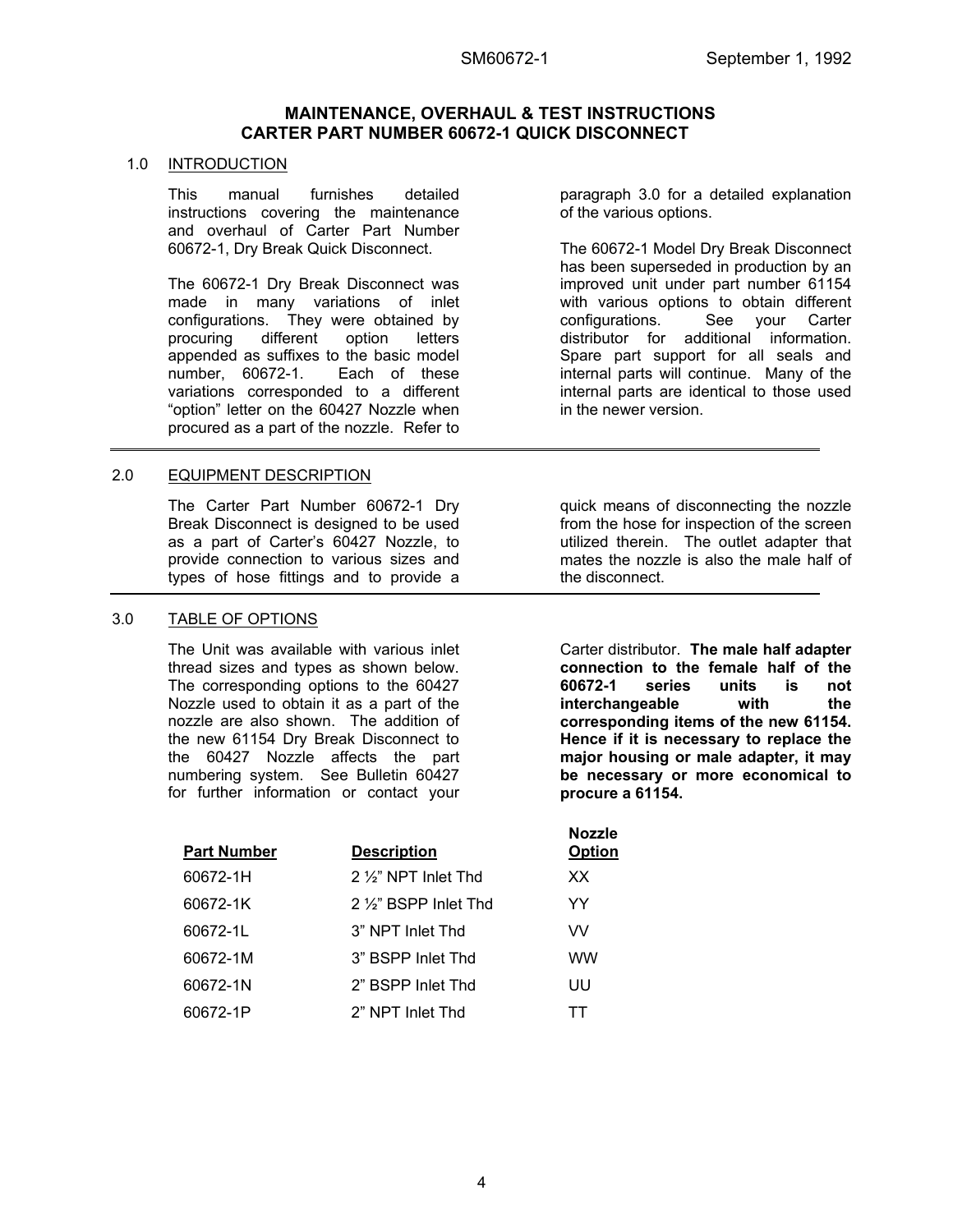The following option letters could be added to any of the above 60672-1 Units to result in a complete Dry Break Disconnect Assembly:

| <b>Part Number</b> | <b>Description</b>                                | <b>Nozzle</b><br>Option |
|--------------------|---------------------------------------------------|-------------------------|
| 41767-60           | Adds 60-mesh Screen                               | В                       |
| 41767-100          | Adds 100-mesh Screen                              | C                       |
| 43045-1            | Adds Military Male Half to mate D-1 / D-2 Nozzles | N/A                     |
| 43046              | Adds Male Half Adapter to mate 60427 Nozzle       | J                       |
|                    |                                                   |                         |

# 4.0 SPECIAL TOOLS

The following special tools or their equivalent should be utilized to accomplish the overhaul and repair of the subject units:

- $6912$ -ST1 Utilized to properly wind the two coil springs and install them in the check valve assembly.
- $\triangleleft$  43113 ST1 For use in assembling the check valve assembly into the housing.

# 5.0 DISASSEMBLY

- 5.1. Remove Nozzle/Swivel Quick Disconnect from end of hose. Separate the Dry Break Quick Disconnect from the nozzle. Refer to SM60427 service manual for instructions on this operation.
- 5.2. Remove Screws (12) and Washers (13) and set aside.
- 5.3. Move Lock Ring (37) from the groove nearest to the Sleeve (14) to the one closest to the threaded end of the Housing (11).
- 5.4. Retract Sleeve (14) toward Lock Ring (37). Grasp the Adapter Assy (1 or 31) and rotate and pull it free from the Housing Assembly. Remove the O-ring (4) and discard. Remove Seal (35).
- 5.5. If a Screen (7) is present, it may be removed for replacement or cleaning by pulling it out of the unit. The O-ring (8) should be removed and discarded. This o-ring is only present to act as a retainer for the screen. The close fit of the screen with its housing, and the fact that the flow will keep the screen seated against a flat surface, will maintain a flow path area around and through the screen that will not be greater than directly through the screen.
- 5.6. While holding the Sleeve (14) in the retracted position remove Retaining Ring (29). Use a small blade screwdriver or a sharp pointed instrument to lift one end of the Retaining Ring (29) free from its groove and peel the Ring off of the

Housing (11). Remove the Sleeve (14), Spring (15), and Balls (16).

- 5.7. With a small blade screwdriver or sharp pointed instrument remove Ring (20) from its internal groove and peel it out. Grasp the Actuator (18) and simultaneously turn and pull it out of the Housing (11). Remove O-ring (30) from the internal groove and discard it. Remove Screw (17), Actuator (18), Spring (19) from Valve Assembly (21).
- 5.8. Unless the special tools recommended in paragraph 4.0 are available, it is recommended that the Check Valve Assy (21) be replaced as a complete part number and that it not be disassembled further. Apply light finger pressure slightly off center and downward on top of Springs (23) & (24). Using a 1/8" (3.18mm) diameter pin, push on Hinge Pin (22) until it protrudes approximately  $\frac{3}{4}$ " (19 mm) out of opposite side. While maintaining finger pressure on Springs, remove Hinge Pin (22) by pulling on the protruding pin. Slowly release pressure from Springs (23) and (24) being careful not to allow Springs (23) and (24) to unwind rapidly. After Springs (23) and (24) have been removed, Check Valves (25) may be removed from Retainer (28). Care should be taken not to lose Spacers (26) and Washers (27) when removing Check Valves (25). Note orientation of the spacers and washers for proper reassembly later.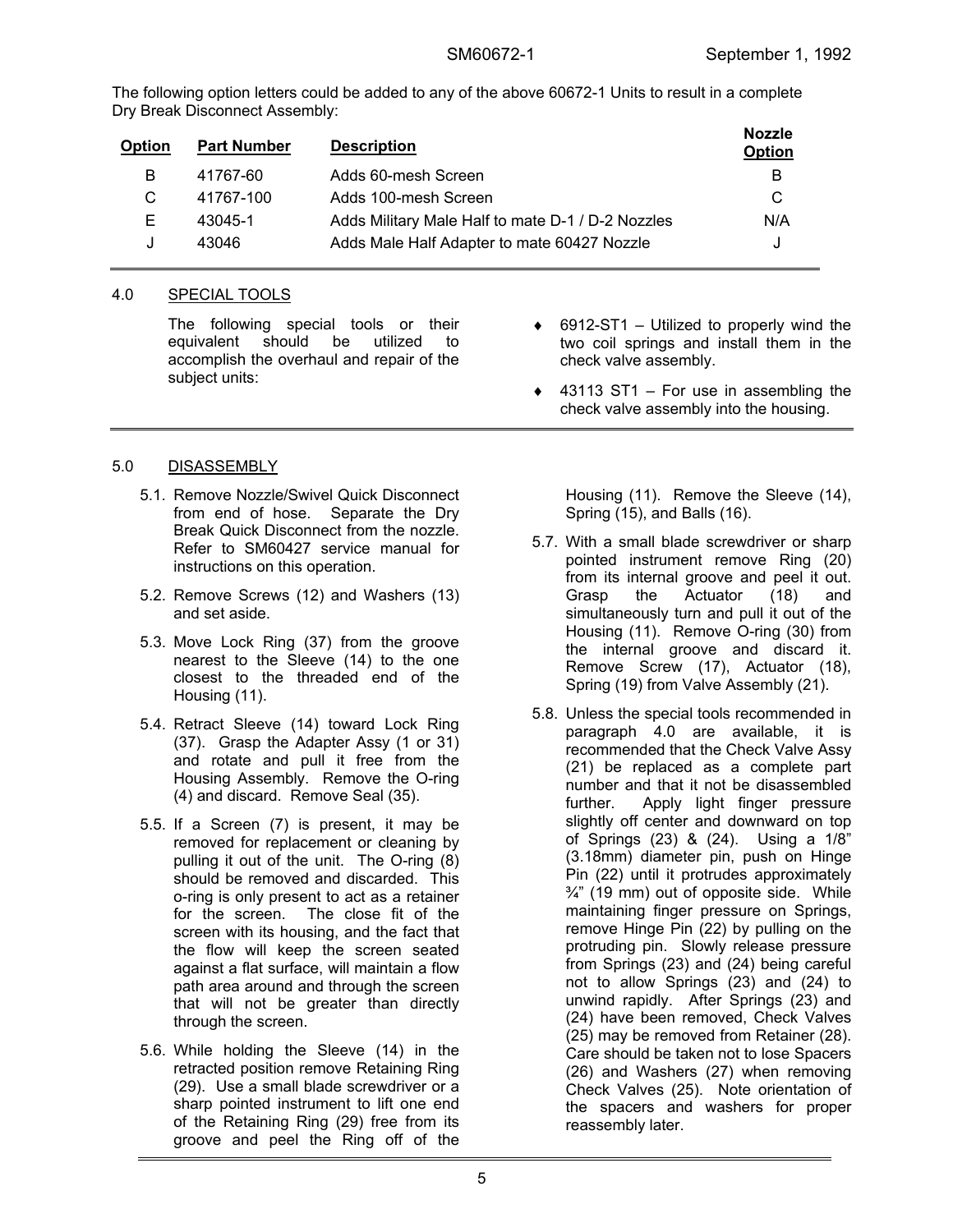#### 6.0 INSPECTION

It is recommended that O-rings (4) & (30) be replaced upon each overhaul of the Unit.

- 6.1. Inspect all metal parts for dings, gouges, abrasions, etc. Use 320 grit paper to smooth and remove sharp edges. Replace any part with damage exceeding 15% of all wall thickness. Use alodine 1200 to touch up bared aluminum.
- 6.2. Inspect inside of Sleeve (14) for indications of brinelling, or ball indentations, at intersection of tapered surface, with constant inside diameter at ball lock area as well as for cracks, excessive abrasions, or other damage. Replace Sleeve if damaged or worn as described above.
- 6.3. Inspect Housing (11) for cracks around the end opposite the threaded inlet at the

### 7.0 REASSEMBLY

Reassemble in reverse order of disassembly (Refer to Figure 1), observing the following:

7.1. Make certain all components are clean and free from oil, grease, or any other corrosion resistant compound on all interior or exterior surfaces. Wash all parts with cleaning solvent, Federal Specification P-D-680, and dry thoroughly with a clean, lint-free cloth or compressed air.

#### WARNING:

Use cleaning solvent in a well-ventilated area. Avoid breathing of fumes and excessive solvent contact with skin. Keep away from open flame.

NOTE: A light coat of petrolatum, Federal Specification VV-P-236 or equivalent commercial quality, can be applied to all Orings and screws for ease of installation.

7.2. Set Retainer (28) on a flat surface with the rubber seat side up. Lay both Check Valves (25) in the position shown in the exploded view. Apply a light coating of petroleum jelly to Spacers (26) and Washers (27) and carefully install in positions indicated with a pair of tweezers. Using Installation Tool 6912- ST1 (Figure 3, View A) place Springs (23) and (24) into Tool Base Saddle with retainer Ring (29) groove. Replace if evidence of cracking is present or excessive wear is apparent.

- 6.4. Inspect the rubber bonded seats of the Retainer (28) for nicks, voids, cracks or buildup of foreign material on the rubber seats. Inspect the Check Valves (25) for nicks or scratches on the sealing surfaces. Check Hinge Pin Hole areas for cracks or excessive wear.
- 6.5. Inspect the rubber bonded seals of the Seal (35) for nicks, voids, cracks or buildup of foreign material on the rubber seats. Place the Seal (35) onto a flat piece of glass to assure that the rubber seals have not taken a permanent set. A complete circle of rubber should make an impression on the glass. Replace if needed.

straight portion of end coil into slot in Base and under the pin at point "A" as shown in Figure 2. Insert Mandrel Shaft into inside diameter of one Spring and rotate Mandrel until Screw in Mandrel picks up end coil at point "B" in Figure 3. Continue rotating Mandrel in direction to tighten Spring coil winding Spring approximately 360º (one full turn). Transfer end coil from screw on Mandrel onto the screw head on the Base at point "C" in Figure 3. Repeat the coil winding operation with the second Spring. With both Springs (23) and (24) installed and wound per the above, place the Installation Tool (Saddle Base less Mandrel) (see Figure 3, View B) with springs (23) and (24) facing the Check Valves (25). Insert Hinge Pin (22) through holes on one side of Retainer (28). Align Spacers (26) and Washers (27) and holes in the hinge portion of the Check Valves (25). Push the Hinge Pin (22) through the aligned holes of details described above and the center of the coils of the Spring (23) and (24). With a thin blade screwdriver or a pointed instrument, lift the tangs of the Springs (23) and (24) closest to the outer edge of the Retainer (28) off the edge of the small screw holding the tangs in place on the Installation Tool. After the tangs have been lifted off the screws on the Tool, slide the installation tool off the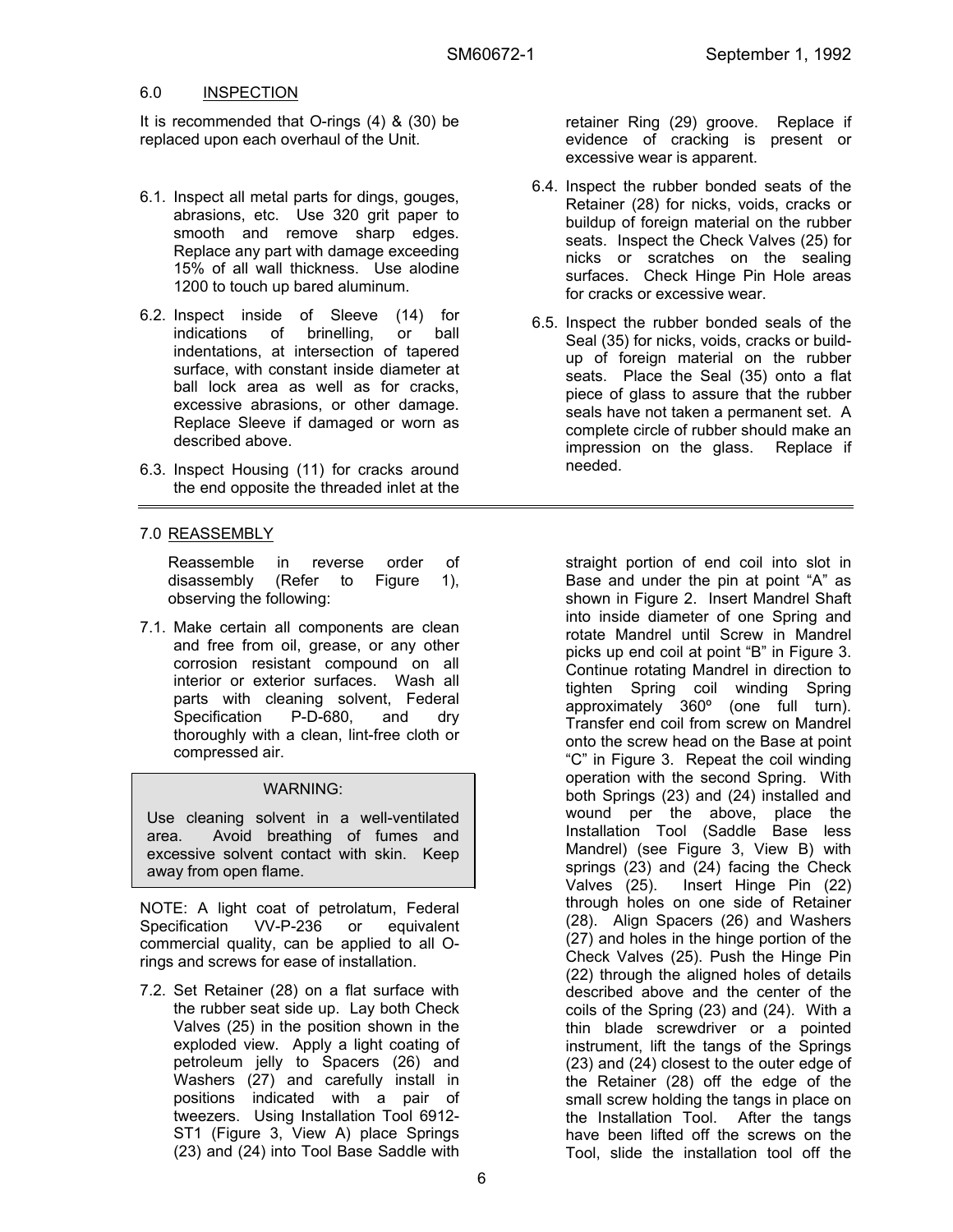tangs of the Springs (23) and (24) located at the center-line of the Check Valve Assembly (21).

- 7.3. Following assembly, the Check Valves (25) should be actuated manually to assure free movement with no evidence of binding. The Check Valves should contact the seat evenly on all surfaces.
- 7.4. Install new O-ring (30) into Housing (11) and lubricate with petroleum jelly. Install Check Valve Assembly (21) into Housing until it is fully seated. Lubricate the inside diameter of the hollow Sleeve from Installation Tool 43113-ST1 with petroleum jelly (refer to Figure 4). Insert this Sleeve fully into bore of the Housing. Insert Retainer Ring (20) into the open end of the Sleeve. Place the entire assembly into an arbor press and insert the small end of the Mandrel part (solid round part) of the Installation Tool into
- 8.0 TEST

The Unit shall be tested as a part of a complete nozzle as instructed in SM60427 with the addition of the tests shown below.

8.1. Test Conditions

Test media shall be Stoddard Solvent (Federal Specification P-D-680), JP-4 per MIL-J-5624D at 75º ±15ºF, Jet A or equivalent.

# 9.0 ILLUSTRATED PARTS CATALOG

The 60672-1 Series of Dry Break Disconnects consists of two subassemblies as shown in Figure 1, the appropriate Female Half and the Male Adapter Half with its assembled parts. the Sleeve. Press Mandrel downward until Retainer Ring snaps into its groove. Remove Installation Tool. Check Valve Assembly (21) should be completely retained into Housing (11).

- 7.5. Lubricate threads on Screw (17) with petroleum jelly. Slide Actuator (18) over Screw. Slide Spring (19) over Screw. Then tighten Screw into thread of Check Valve Assembly (21) until it bottoms.
- 7.6. When installing the Sleeve (14), Spring (15) and Balls (16), it is recommended that the Balls be coated with petroleum jelly to retain them in the holes in the Housing (11).
- 7.7. The Lock Ring (37) should be installed in the groove closest to the Sleeve after the Adapter Assy (1 or 31) has been installed. This Ring is a secondary lock for the Sleeve.

# 8.2. Function Test

As mentioned above the Unit should be tested in accordance with Para 8.3 of SM60427. Disengage Housing Assembly from Nozzle/Adapter. Apply 60 pis pressure to the hose inlet and observe leakage from the outlet. There shall be no leakage from the outlet during a one minute observation period.

The Female Half can be procured as a separate subassembly as shown in Table 1.0. The Male Half is identical for all Female Halves.

### **TABLE 1.0**

| <b>Inlet Thread</b> | <b>Female Assy Part Number</b> |
|---------------------|--------------------------------|
| $2"$ NPT            | 60672-1P                       |
| 2" BSPP             | 60672-1N                       |
| $2\frac{1}{3}$ NPT  | 60672-1H                       |
| $2\frac{1}{3}$ BSPP | 60672-1K                       |
| $3"$ NPT            | 60672-1L                       |
| 3" BSPP             | 60672-1M                       |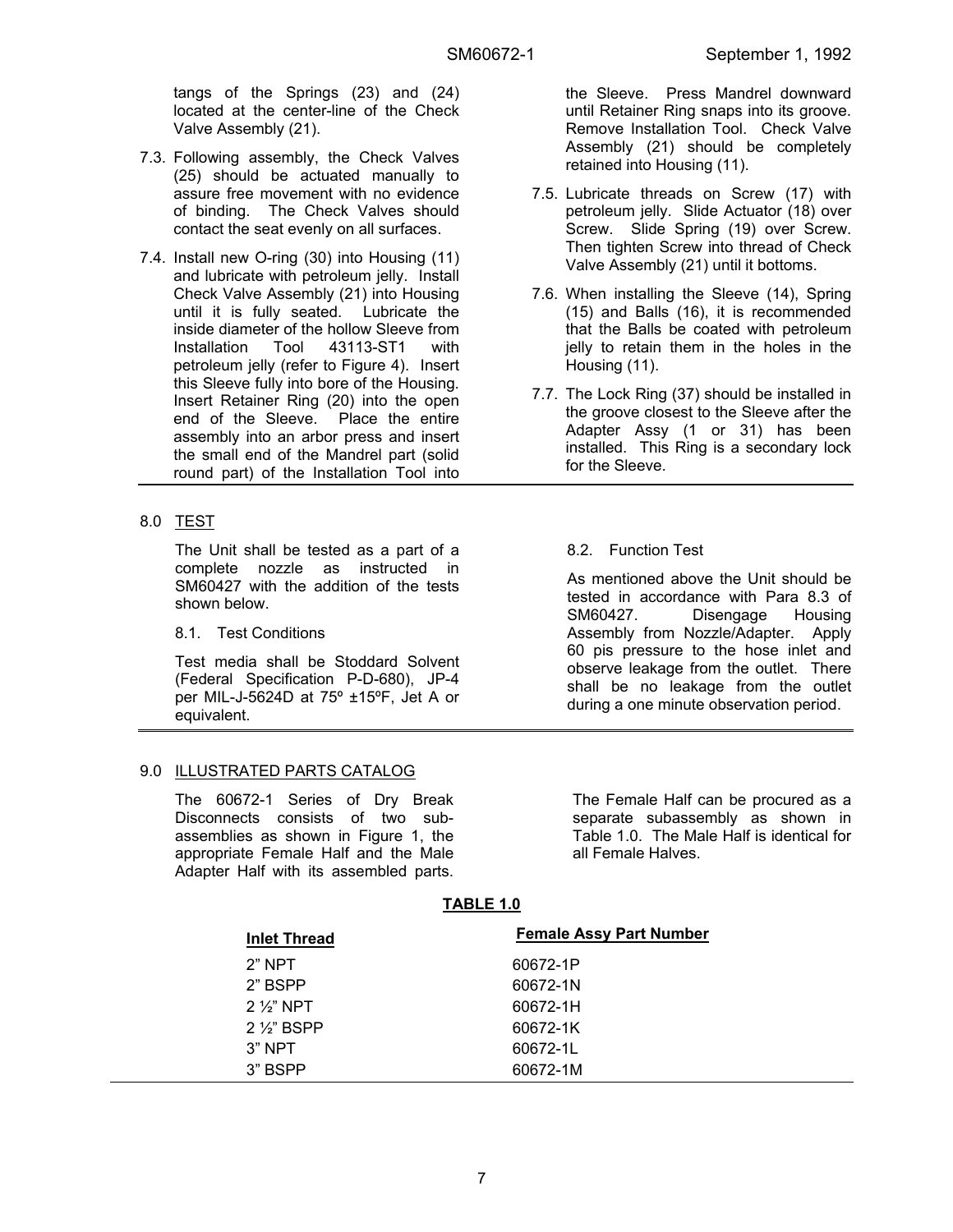Table 2.0 tabulates the parts and sub-assemblies comprising the 60672-1 Series Quick Disconnect Assembly and 41767 Screen Assemblies. The item numbers of the table are keyed to the exploded view of the disconnect diagramed in Figures 1 and 2.

#### **TABLE 2.0**

| <u>Item</u>    | <b>Part Number</b> | <b>Description</b>      | <b>Units Per</b><br><b>Assembly</b> | <b>Nozzle</b><br><b>Option</b> | Spares /10<br>Units/Yr. |
|----------------|--------------------|-------------------------|-------------------------------------|--------------------------------|-------------------------|
| 1              | 43046              | Male Half Adapter Assy  |                                     | J                              |                         |
| $\overline{2}$ | 201201-231         | O-ring                  | 1                                   | *                              | 15                      |
| 3              | 25079              | Adapter                 | 1                                   |                                |                         |
| 4              | 201201-151         | $O$ -ring               | 1                                   |                                | 10                      |
| 5              | 5710-63-30         | Washer                  | 6                                   |                                |                         |
| 6              | GF16997-59         | <b>Screw</b>            | 6                                   |                                |                         |
| $\overline{7}$ | 41767-60           | Screen Assy - 60 Mesh   | 1                                   | B                              |                         |
|                | 41767-100          | Screen Assy - 100 Mesh  | 1                                   | C                              | -                       |
| 8              | 201201-039         | O-ring                  | 1                                   | ¥                              | 10                      |
| 9              | 80207-60           | Screen                  | 1                                   |                                |                         |
|                | 80207-100          | Screen                  | 1                                   |                                |                         |
| 10             | 60672-1*           | Female Half QD Assy     |                                     |                                |                         |
| 11             | 203388-6           | Housing, 2" NPT         | 1                                   | ΤT                             |                         |
|                | 203388-5           | Housing, 2" BSPP        | 1                                   | UU                             |                         |
|                | 203388-1           | Housing, 2 1/2" NPT     | 1                                   | XX                             |                         |
|                | 203388-3           | Housing, 3" NPT         | 1                                   | <b>VV</b>                      |                         |
|                | 203388-4           | Housing, 3" BSPP        | 1                                   | <b>WW</b>                      |                         |
| 12             | GF35275-241        | <b>Screw</b>            | $\overline{2}$                      | $\star$                        |                         |
| 13             | 5712-36-063        | Washer                  | $\overline{2}$                      |                                |                         |
| 14             | 203391-1           | Sleeve, Retainer        | 1                                   |                                |                         |
| 15             | 203392             | Spring, Return          | 1                                   |                                |                         |
| 16             | GF19060-26         | Ball                    | 16                                  |                                |                         |
| 17             | 207604             | Screw                   | 1                                   |                                |                         |
| 18             | 201900             | Actuator                | 1                                   |                                | 1                       |
| 19             | 203393             | Spring, Actuator        | 1                                   |                                |                         |
| 20             | <b>RRT-287-S</b>   | Ring, Retainer          | 1                                   |                                |                         |
| 21             | 43173              | <b>Check Valve Assy</b> | 1                                   |                                |                         |
| 22             | 203390             | Hinge Pin               | 1                                   |                                |                         |
| 23             | 23739-6            | Spring                  | 1                                   |                                |                         |
| 24             | 23739-5            | Spring                  | 1                                   |                                |                         |
| 25             | 201901             | <b>Check Valve</b>      | $\overline{2}$                      |                                |                         |
| 26             | 23741              | Spacer                  | 4                                   | ¥                              |                         |
| 27             | 5710-21-10         | Washer                  | $\overline{2}$                      | $\star$                        |                         |
| 28             | 43047              | <b>Retainer Assy</b>    | 1                                   |                                |                         |
| 29             | <b>RS-354-S</b>    | Ring, Retainer          | 1                                   |                                |                         |
| 30             | 201201-233         | O-Ring                  | 1                                   |                                | 10                      |
| 31             | 43045-1            | Military Male Half      | 1                                   |                                |                         |
| 32             | 203397             | Adapter                 | 1                                   |                                |                         |
| 33             | GF960C516          | Washer                  | 6                                   |                                |                         |
| 34             | GF35308-336        | <b>Bolt</b>             | 6                                   |                                |                         |
| 35             | MS27194-40         | Seal                    | 1                                   |                                | 3                       |
| 36             | GF21083C5          | <b>Nut</b>              | 6                                   |                                |                         |
| 37             | 203666             | Ring, Lock              | 1                                   | *                              |                         |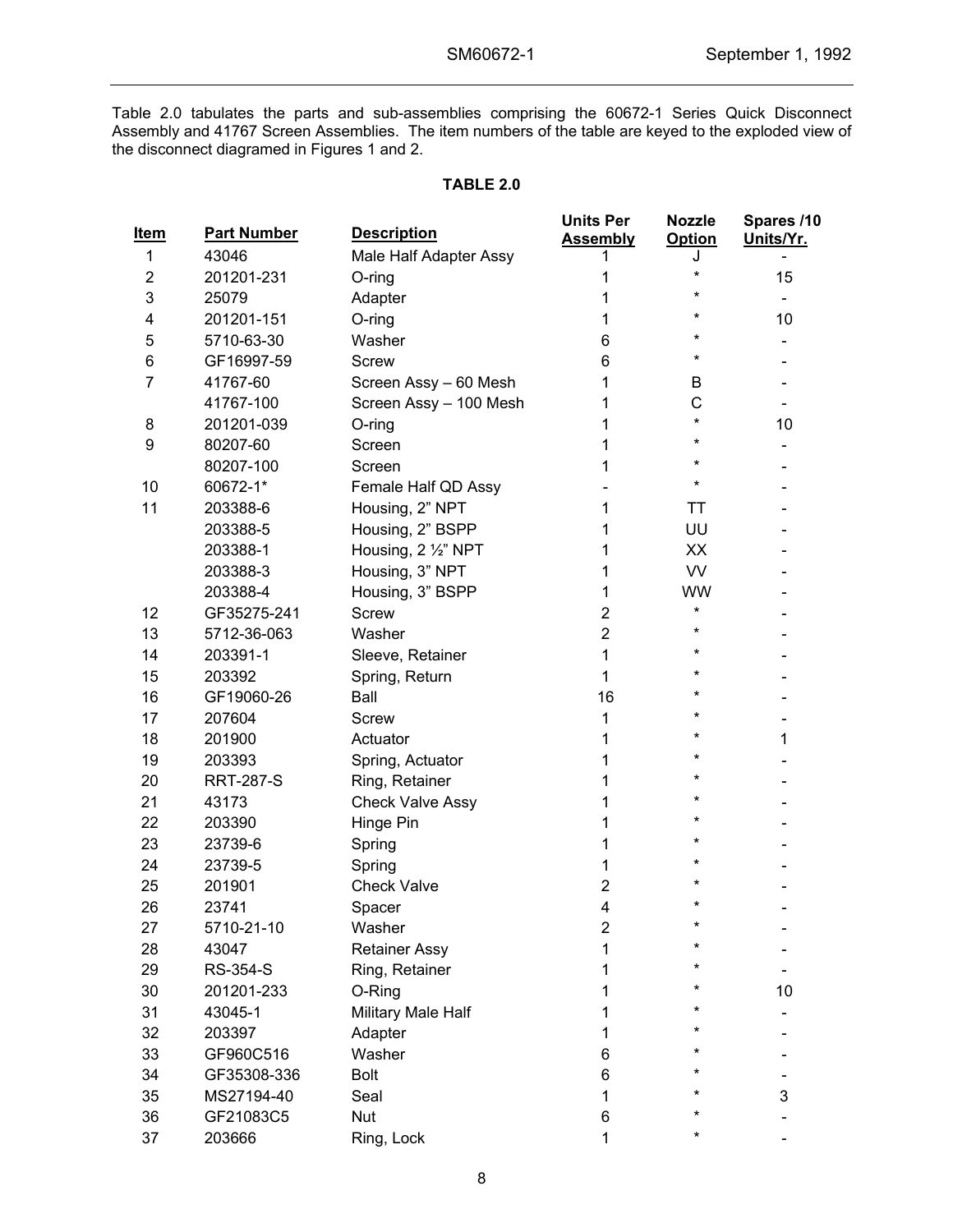Refer to Table 1 for the correct complete part number of the Female Half QD Assy and paragraph 3.0 for appropriate nozzle option letter used to originally purchase this item. The 60672-1 family of Dry Break Disconnects is no longer available. It is replaced by an appropriate 61154 Model. See your Carter distributor for ordering information.

- Notes: 1. All part numbers beginning with "GF" are interchangeable with those beginning with either "AN" or "MS". If the "GF" is followed by three numbers, it is interchangeable with an "AN" part, otherwise it is interchangeable with an "MS" part of the same number.
	- 2. The recommended spare parts shown above are the number required to support 10 Units for one year. The recommended quantities are based on the ration of spare parts sold for each unit during a one-year period of time. The actual quantity required will vary from location to location.



**FIGURE 1**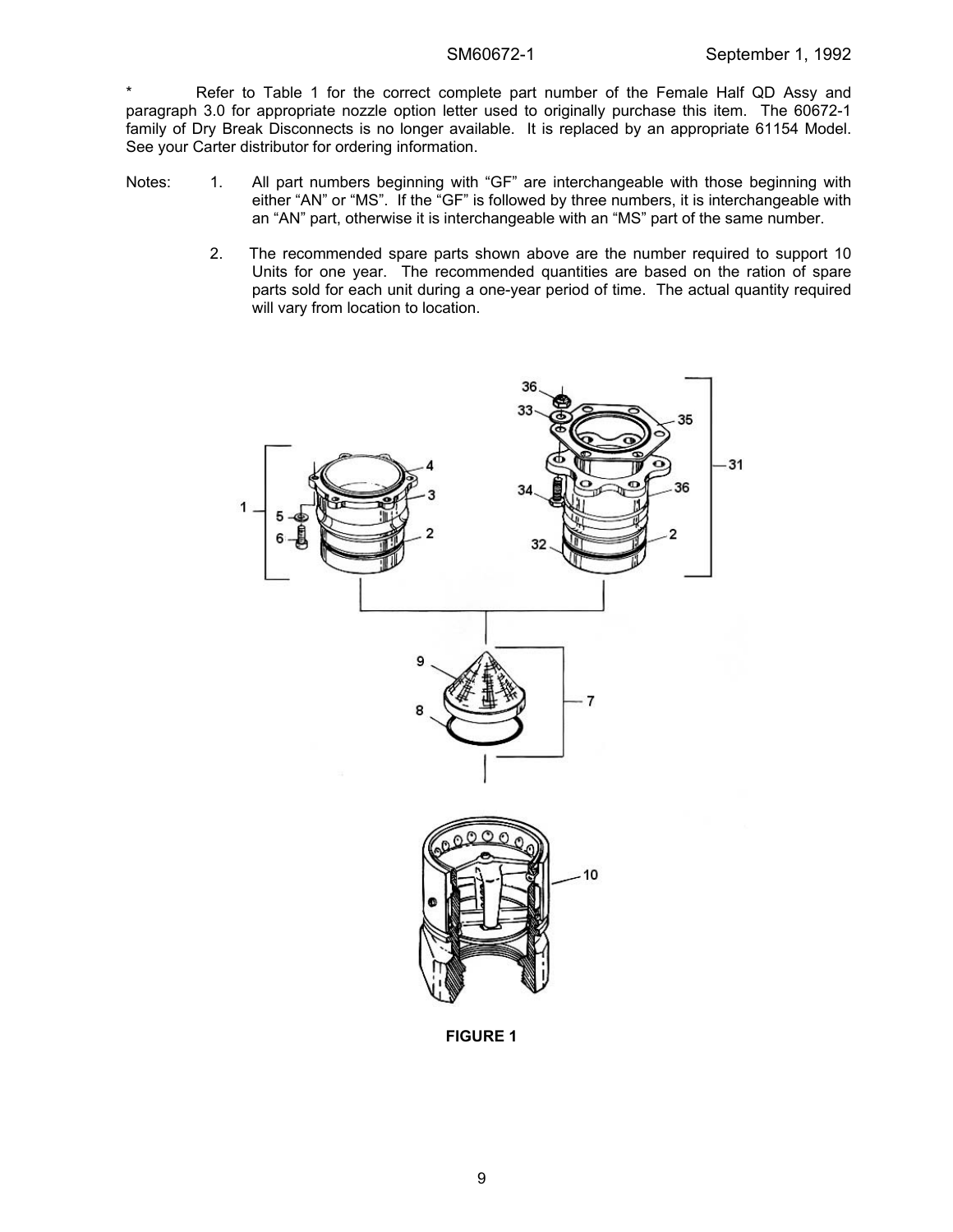

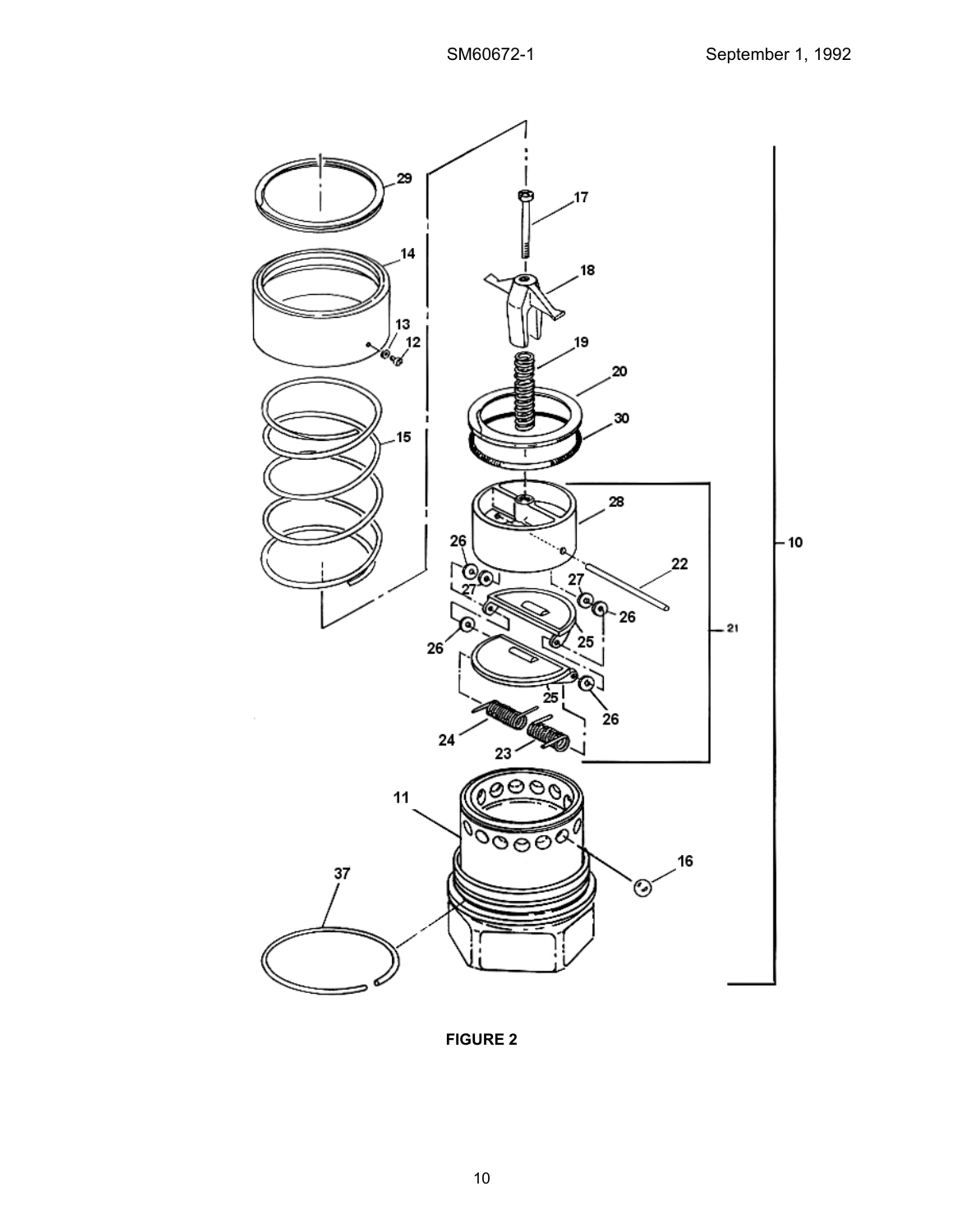



INSTALLING SPRINGS, 23 & 24 USING TOOL 6912-ST1

**FIGURE 3**